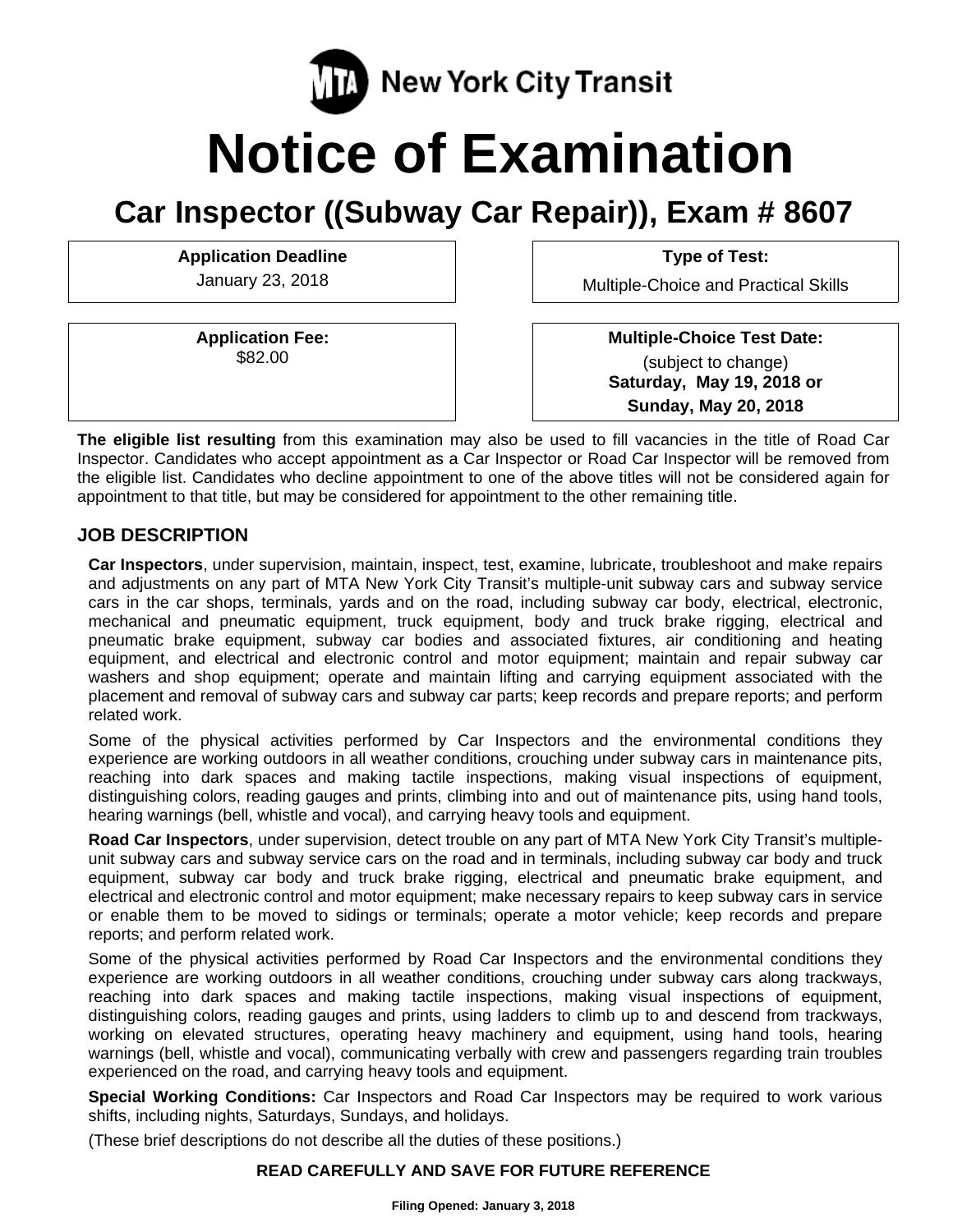# **SALARY AND BENEFITS**

The current minimum salary for Car Inspectors is \$31.3884 per hour for a 40-hour week, increasing to \$36.9275 in the sixth year. The current salary for Road Car Inspectors is \$37.8790 per hour for a 40-hour week. These rates are subject to change. The benefits of these positions include, but are not limited to, night and weekend salary differentials, paid holidays, vacations, sick leave, a comprehensive medical plan, and a pension plan.

# **HOW TO QUALIFY**

**Education and Experience Requirements:** By the **last day of the Application Period** you must meet one of the requirements in "1" or "2":

- 1. Three years of full-time satisfactory experience as a journey-level mechanic (i.e., a fully trained, knowledgeable, experienced, proficient and competent mechanic) working from drawings, performing either (a) the troubleshooting, repair and maintenance of large heavy duty electromechanical, electric or electronic equipment and/or machinery; or (b) the inspection, maintenance, troubleshooting and repair of multiple-unit electrical railroad cars or diesel electric locomotives; or
- 2. Two years of full-time satisfactory experience at the journey level as described in paragraph "1." above, plus completion of one of the following listed below before obtaining your journey-level experience:
	- A. Two years of full-time experience as a mechanic's helper, apprentice or trainee performing or assisting in the work described above; or
	- B. Graduation from a recognized trade school or technical school with a major course of study in electromechanical, electrical or electronic technology, or a closely related field totaling at least 600 hours; or
	- C. Graduation from a vocational high school with a major course of study in electromechanical, electrical or electronic technology, or a closely related field; or
	- D. An Associate in Applied Science degree, or a higher degree, from an accredited college or university in electromechanical, electrical or electronic technology or a closely related field.

Vocational high school, technical school or trade school education must be approved by a State's Department of Education or a recognized accrediting organization. College education must be from an accredited college or university, accredited by regional, national, professional or specialized agencies recognized as accrediting bodies by the U.S. Secretary of Education, and by the Council for Higher Education Accreditation (CHEA).

Qualifying part-time experience will be credited on a pro-rated basis.

**Some examples of acceptable experience include:** aircraft/avionics technician, power-plant technician, automotive/diesel mechanic/technician, commercial/industrial electrician, electronic systems technician, commercial/industrial HVAC technician, and elevator/escalator mechanic.

**Some examples of unacceptable experience include:** machinist; CNC machine operator; copy machine mechanic; assembler; basic electrical work, such as residential/commercial lighting and wiring; electronic bench technician; auto-body and fender mechanic; auto or truck assembly mechanic; dealership makeready mechanic; gas station attendant; salvage or junkyard mechanic; automotive specialty work, such as changing mufflers, windshield wipers, tires, oil, etc.; and repair of personal computers.

You may be given the test before we verify your qualifications. You are responsible for determining whether or not you meet the qualification requirements for the examination prior to submitting your application. If you are marked "Not Qualified," your application fee will not be refunded and you will not receive a score.

# **READ CAREFULLY AND SAVE FOR FUTURE REFERENCE**

**Filing Opened: January 3, 2018**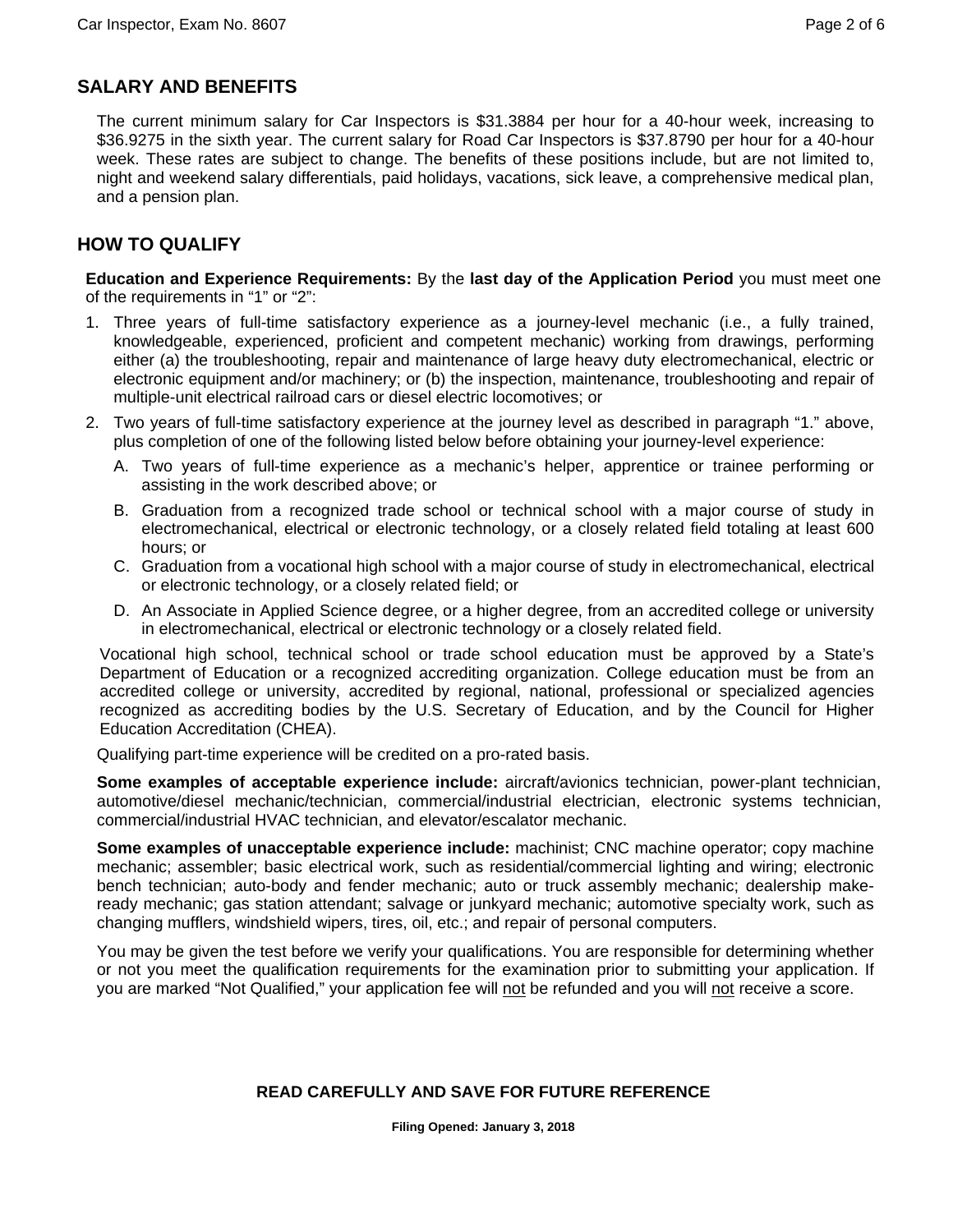#### **REQUIREMENTS TO BE APPOINTED**

**Driver License Requirement: (For Road Car Inspector appointments only**) At the time of appointment, you must have a motor vehicle driver license valid in the State of New York with no disqualifying restrictions that would preclude the performance of the duties of this title. If you have serious moving violations, a license suspension or an accident record, you may be disqualified. This license must be maintained for the duration of your employment. Some assignments may require a Class B Commercial Driver License.

**Medical Requirement:** Medical guidelines have been established for the position of Car Inspector. You will be examined to determine whether you can perform the essential functions of the position of Car Inspector. Medical guidelines have not been established for the position of Road Car Inspector. Where appropriate, a reasonable accommodation will be provided for a person with a disability to enable him or her to take the examination, and/or to perform the essential functions of these positions.

**Drug Screening Requirement:** You must pass a drug screening in order to be appointed, and if appointed, you will be subject to random drug and alcohol tests for the duration of your employment. Additionally, if you have tested positive on a drug or alcohol test or had a refusal to test during pre-employment or while employed by a Federal DOT-regulated employer during the applicable period, you must have completed the Substance Abuse Professional (SAP) process required by federal law in order to be appointed to these safety-sensitive positions.

**Residency:** New York City residency is not required for these positions.

**English Requirement:** You must be able to understand and be understood in English.

**Proof of Identity:** Under the Immigration Reform and Control Act of 1986, you must be able to prove your identity and your right to obtain employment in the United States prior to employment with MTA New York City Transit.

#### **HOW TO OBTAIN AN APPLICATION**

During the application period, you may obtain an *Application* for this examination online at http://www.mta.info/nyct/hr/appexam.htm or in person at the MTA New York City Transit Exam Information Center as indicated below:

**MTA New York City Transit Exam Information Center:** Open Monday through Friday, from 9 AM to 3 PM, in the lobby at 180 Livingston Street, Brooklyn, New York. Directions: take the A, C, F or R trains to the Jay Street-Metro Tech Station, or the 2, 3 or G train to the Hoyt Street Station.

#### **REQUIRED FORMS**

- 1. **Application:** Make sure that you follow all instructions included with your *Application*, including payment of fee. Save a copy of the instructions for future reference.
- 2. **Education and Experience Test Paper:** Write your social security number in the box at the top of the cover page, and the examination title and number in the box provided. This form must be filled out completely and in detail for you to receive your proper rating. Keep a copy of your completed *Education and Experience Test Paper* for your records.
- 3. **Foreign Education Fact Sheet (Required only if you need credit for your foreign education for this examination):** If you were educated outside the United States, you must have your foreign education evaluated to determine its equivalence to education obtained in the United States. The services that are approved to make this evaluation, as well as instructions on how to submit this evaluation are listed in the *Foreign Education Fact Sheet* included with your application packet. When you contact the evaluation service ask for a "document-by-document" (general) evaluation of your foreign education.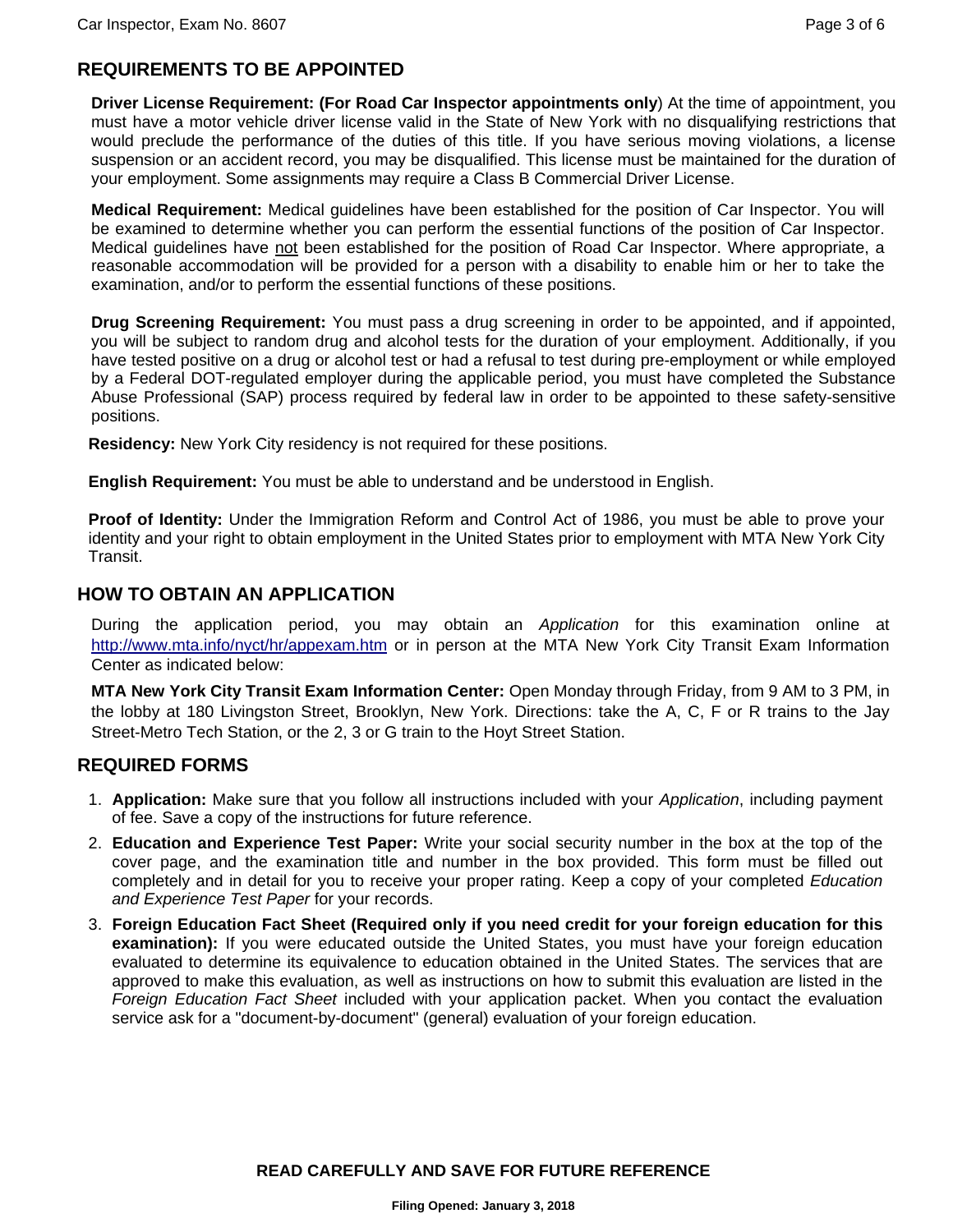# **HOW TO SUBMIT AN APPLICATION AND PAY THE APPLICATION FEE**

If you believe you meet the requirements in the "How to Qualify" section, you **must** apply by mail.

MTA New York City Transit will **not** accept applications in person.

#### **Applications by Mail must:**

- 1. Include all of the required forms, as indicated in the "Required Forms" section above.
- 2. Be postmarked by the last day of the application period.
- 3. Be mailed to the address in the "Correspondence" section of this notice.
- 4. Include the appropriate fee in the form of a money order.

#### **The Money Order (Postal Money Order Preferred) must:**

- 1. Be made payable to MTA New York City Transit.
- 2. Be valid for one year.
- 3. Have the following information written on it: your name, home address, the last four digits of your social security number, and the exam title and exam number.

Save your money order receipt for future reference and proof of filing an *Application*.

#### **Cash and personal checks will not be accepted.**

**Application Fee:** This fee is generally not refundable. Under special circumstances, you may be entitled to a refund. You should refer to the Department of Citywide Administrative Services (DCAS) Exam Regulations to determine if you are entitled to a refund prior to requesting a refund. You can refer to the bottom of the last page of this Notice of Examination for instructions on how to obtain a copy of the DCAS Exam Regulations.

#### **HOW TO SUBMIT AN APPLICATION WHEN REQUESTING A FEE WAIVER:**

Applicants who wish to request a Fee Waiver must obtain an Application in person at the MTA New York City Transit Exam Information Center as indicated above and must submit the Application and required forms **by mail by the last day of the application period**.

MTA New York City Transit will not accept applications in person. Additional information on requesting an application fee waiver is available with the Application.

#### **ADMISSION LETTER**

An *Admission Letter* will be mailed to you about 10 days before the first date of the multiple-choice test. If you do not receive an *Admission Letter* at least 4 days before the first test date, you may obtain a duplicate letter at the MTA New York City Transit Exam Information Center (as indicated above). A paper copy of the *Admission Letter* is your ticket for admission to the test.

#### **THE TEST**

You will be given a qualifying multiple-choice test and a competitive practical skills test. You must achieve a score of at least 70% to pass the multiple-choice test and 65% to pass the practical skills test. Only those who pass the qualifying multiple-choice test will be scheduled to take the practical skills test. Your score on the competitive practical skills test will determine your place on the eligible list.

Veterans' or Disabled Veterans' Credit will be granted only to eligible passing candidates who request that such credit be applied. Veterans' or Disabled Veterans' Credit should be requested at the time of application, but **must** be requested before the date the eligible list is established. Claims for Veterans' or Disabled Veterans' Credit cannot be made once the eligible list is established.

The multiple-choice test may include questions on basic electrical theory; electrical, mechanical, pneumatic and hydraulic devices and components; proper selection and use of tools, instruments and materials; safe, proper and efficient work practices; reading and interpreting blueprints and drawings; performing job-related calculations; keeping records, and other related areas.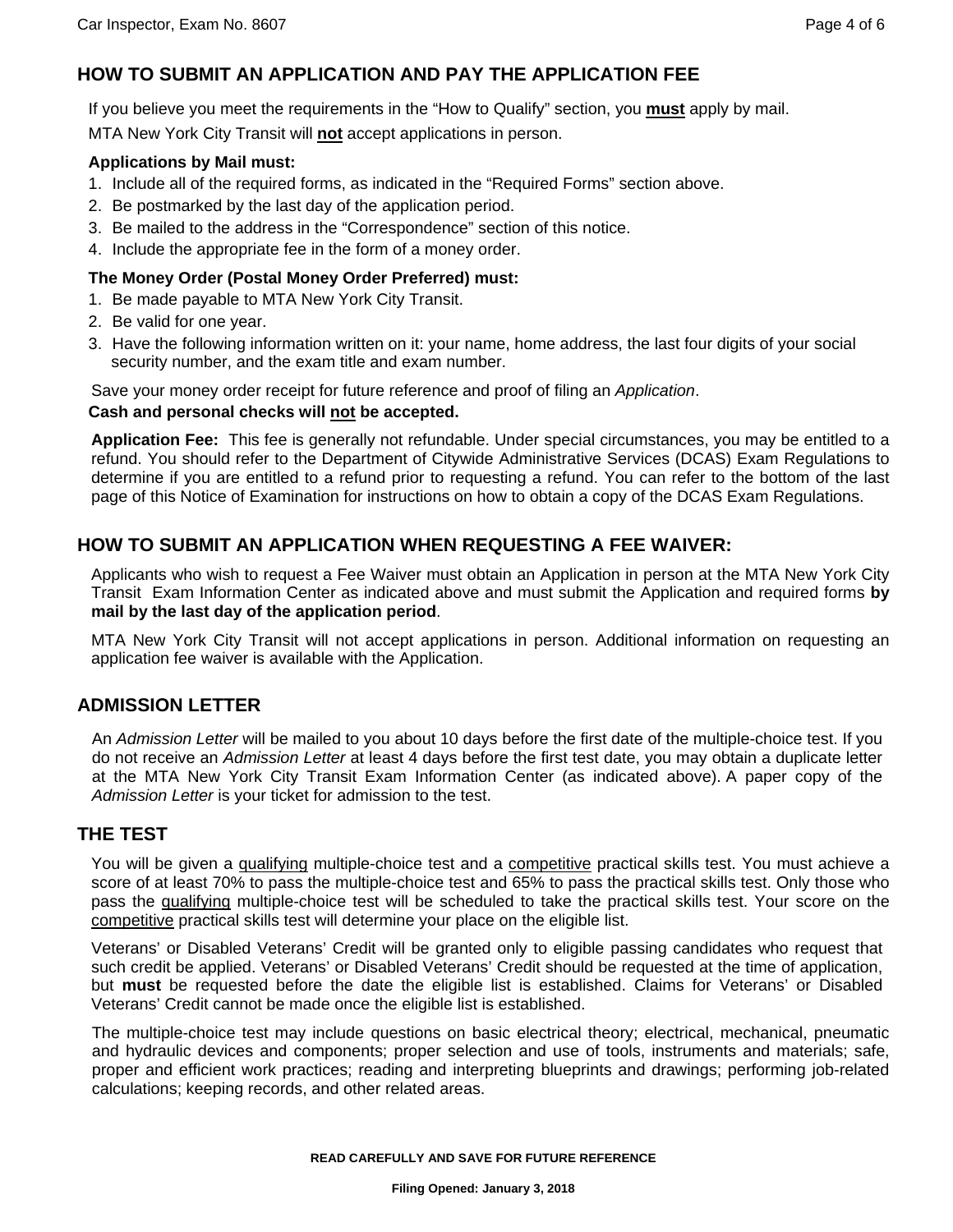# **THE TEST (continued)**

The practical skills test may require you to perform tasks related to the installation, testing, maintenance and repair of electrical, electronic, electro-mechanical and pneumatic systems, including the selection and use of appropriate tools, materials and measuring devices; related mechanical work; reading and interpreting technical drawings; shop math; safe work practices and procedures; and other related areas.

#### **TEST ADMINISTRATION GUIDELINES**

**Warning:** You are not permitted to enter the test site with cellular phones, smart watches, beepers, pagers, cameras, portable media players, or other electronic devices. Calculators are permitted; however, they must be hand-held, battery or solar-powered, numeric only. Calculators with functions **other than** addition, subtraction, multiplication and division **are prohibited**. Electronic devices with an alphabetic keyboard or with word processing or data recording capabilities such as planners, organizers, etc. are prohibited. If you use any of these devices in the building at any time before, during or after the test, you may not receive your test results, your test score may be nullified, and your application fee will not be refunded.

You may not have any other person, including children, present with you while you are being processed for or taking the test and no one may wait inside the test site while you are taking the test.

**Required Identification:** You are required to bring one (1) form of valid (non-expired) signature and photo bearing identification to the test site. The name that was used to apply for the exam must match the first and last name on the photo ID. A list of acceptable identification documents is provided below. If you do not have an acceptable ID, you may be denied testing. Acceptable forms of identification (bring one) are as follows: state issued driver's license, state issued identification card, US Government issued passport, US Government issued military identification card, US Government issued Alien Registration Card, employer identification card with photo, or student identification card with photo.

**Leaving:** You must leave the test site once you finish the test. If you leave the test site after being fingerprinted but before finishing the test, you will not be permitted to re-enter. If you disregard this instruction and re-enter the test site, you may not receive your test results, your test score may be nullified, and your application fee will not be refunded.

#### **THE TEST RESULTS**

If you meet the education and experience requirements and pass the qualifying multiple-choice test and competitive practical skills test, your name will be placed in final score order on an eligible list and you will be given a list number. You will be notified by mail of your test results. If you meet all requirements and conditions, you will be considered for appointment when your name is reached on the eligible list.

#### **ADDITIONAL INFORMATION**

**Promotion Examination:** A promotion examination for this title is being held for eligible MTA New York City Transit employees. The names appearing on the promotion list will be considered first in filling vacancies.

#### **SPECIAL ARRANGEMENTS**

#### **Special Test Accommodations:**

If you plan to request special testing accommodations due to disability or an alternate test date due to your religious belief, follow the instructions included with your *Application* and mail your request to the address found in the "Correspondence" section below no later than 30 days prior to the scheduled test date.

(continued)

**READ CAREFULLY AND SAVE FOR FUTURE REFERENCE**